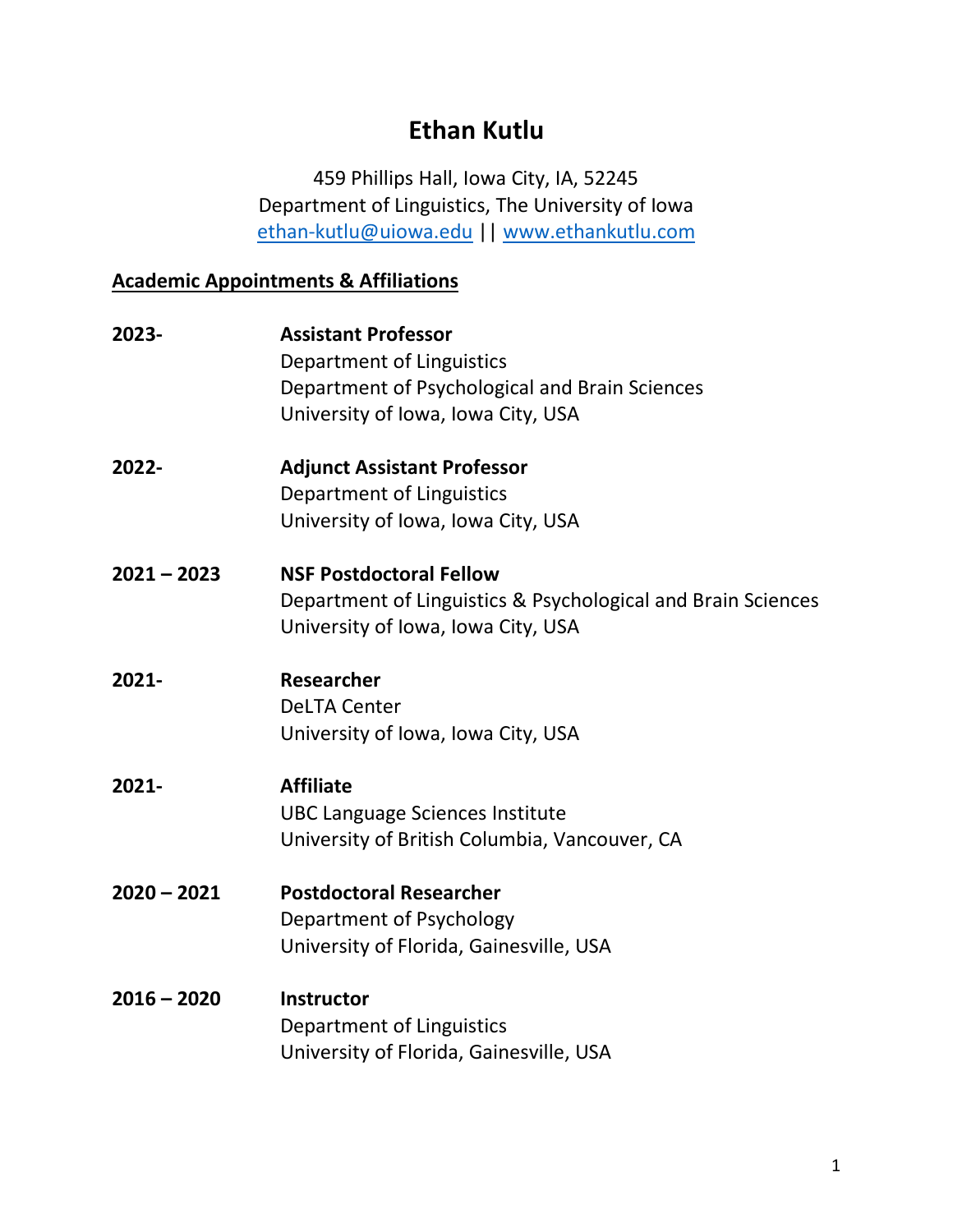# **Education**

| Ph.D.        | <b>University of Florida</b><br>Department of Linguistics, 2020<br>Dissertation: Perception in Context: The Effect of<br>Multilingualism and Race on Accentedness Judgments<br>Committee: Steffi Wulff, Caroline Wiltshire, Ratree Wayland,<br>Lori Altmann, Lisa Scott, Debra Titone |
|--------------|---------------------------------------------------------------------------------------------------------------------------------------------------------------------------------------------------------------------------------------------------------------------------------------|
| M. Cog. Sci. | <b>Carleton University</b><br>Institute of Cognitive Science, 2015<br>Thesis: Shared Syntax in Turkish<br>Committee: Kumiko Murasugi, Laura Saboruin, Jo-Anne<br>LeFevre, David Wood,                                                                                                 |
| Post-Bac     | <b>University of Ottawa</b><br>Department of Linguistics, 2013<br><b>Advisor: Laura Sabourin</b>                                                                                                                                                                                      |
| <b>B.A.</b>  | <b>Marmara University</b><br>Translation and Interpreting in French, 2012<br>Thesis: Cognitive Processes of Simultaneous Interpreting                                                                                                                                                 |

## **Fellowship & Awards**

| $2021 - 2023$ | NSF Postdoctoral Fellowship (\$138,000)<br>National Sciences Foundation, USA                                               |
|---------------|----------------------------------------------------------------------------------------------------------------------------|
| 2021          | <b>CLAS Postdoctoral Fellowship (\$54,000)</b><br>University of Iowa<br>Fellowship declined upon receipt of NSF fellowship |
| 2020          | Travel Award (\$500)<br>Society for Research in Child Development                                                          |
| 2020          | Travel Award (\$315)<br>American Association for the Advancement of Science                                                |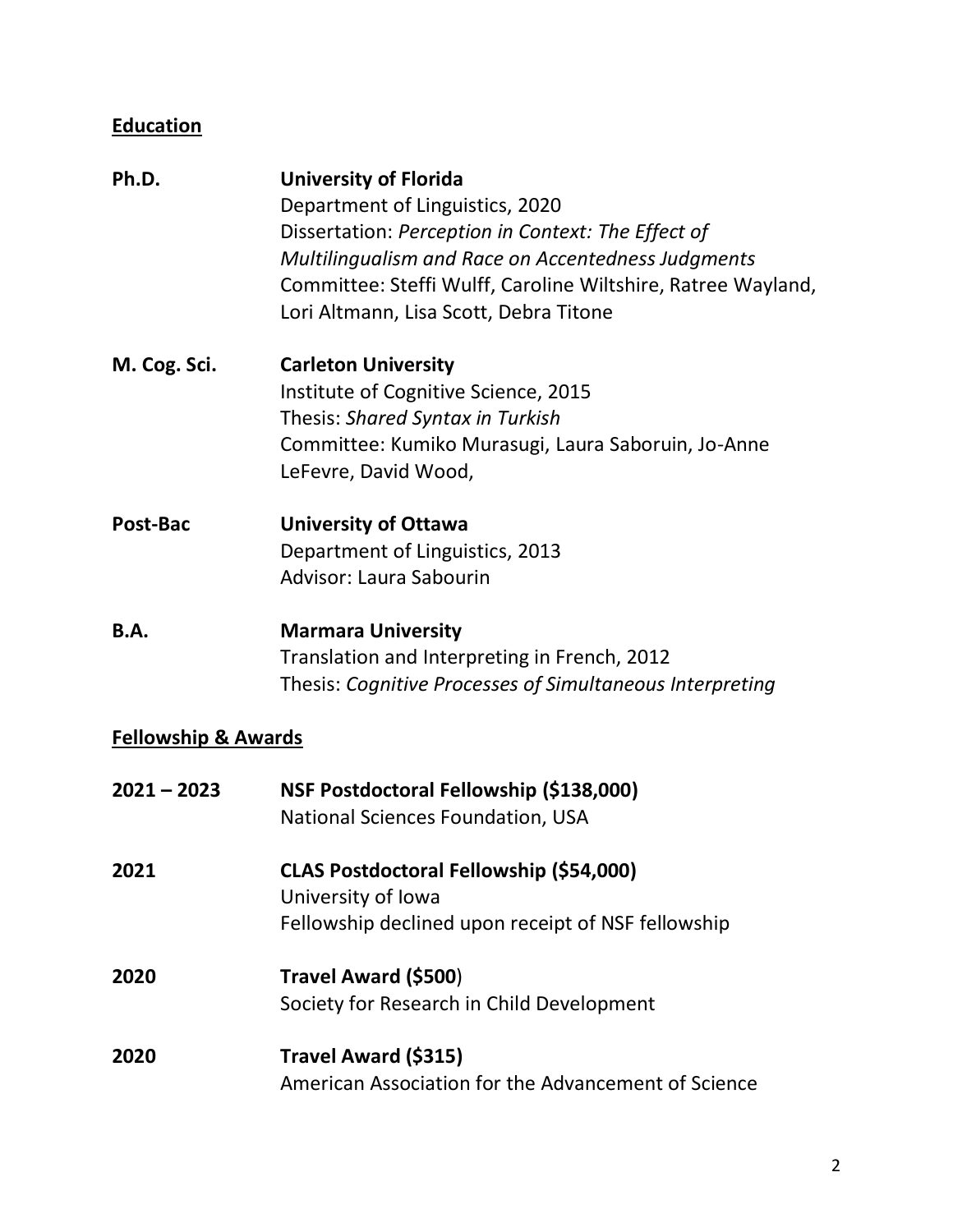| 2020          | <b>Graduate Student Teaching Awards (\$500)</b><br>University of Florida                 |
|---------------|------------------------------------------------------------------------------------------|
| 2020          | <b>Madelyn Lockhart Dissertation Award</b><br>University of Florida                      |
| 2020          | <b>CLAS Dissertation Fellowship (\$7,000)</b><br>University of Florida                   |
| 2019          | <b>Anderson Scholars Faculty Honorees</b><br>University of Florida                       |
| 2018          | Doctoral Dissertation Travel Award (\$3,000)<br>University of Florida                    |
| 2018          | Dean's Support Fund for Advancements of Linguistics (\$500)<br>University of Florida     |
| $2016 - 2019$ | CLAS Travel Funding (5 times \$500)<br>University of Florida                             |
| $2015 - 2019$ | Graduate Fellowship (\$100,000)<br>University of Florida                                 |
| $2015 - 2018$ | Grinter Fellowship (\$7,500)<br>University of Florida                                    |
| 2014          | Ontario Graduate Scholarship (\$15,000)<br><b>Province of Ontario</b>                    |
| $2013 - 2015$ | Departmental Scholarship \$25,000<br>Institute of Cognitive Science, Carleton University |
| 2014          | Travel Award (2 times \$500)<br><b>Carleton University</b>                               |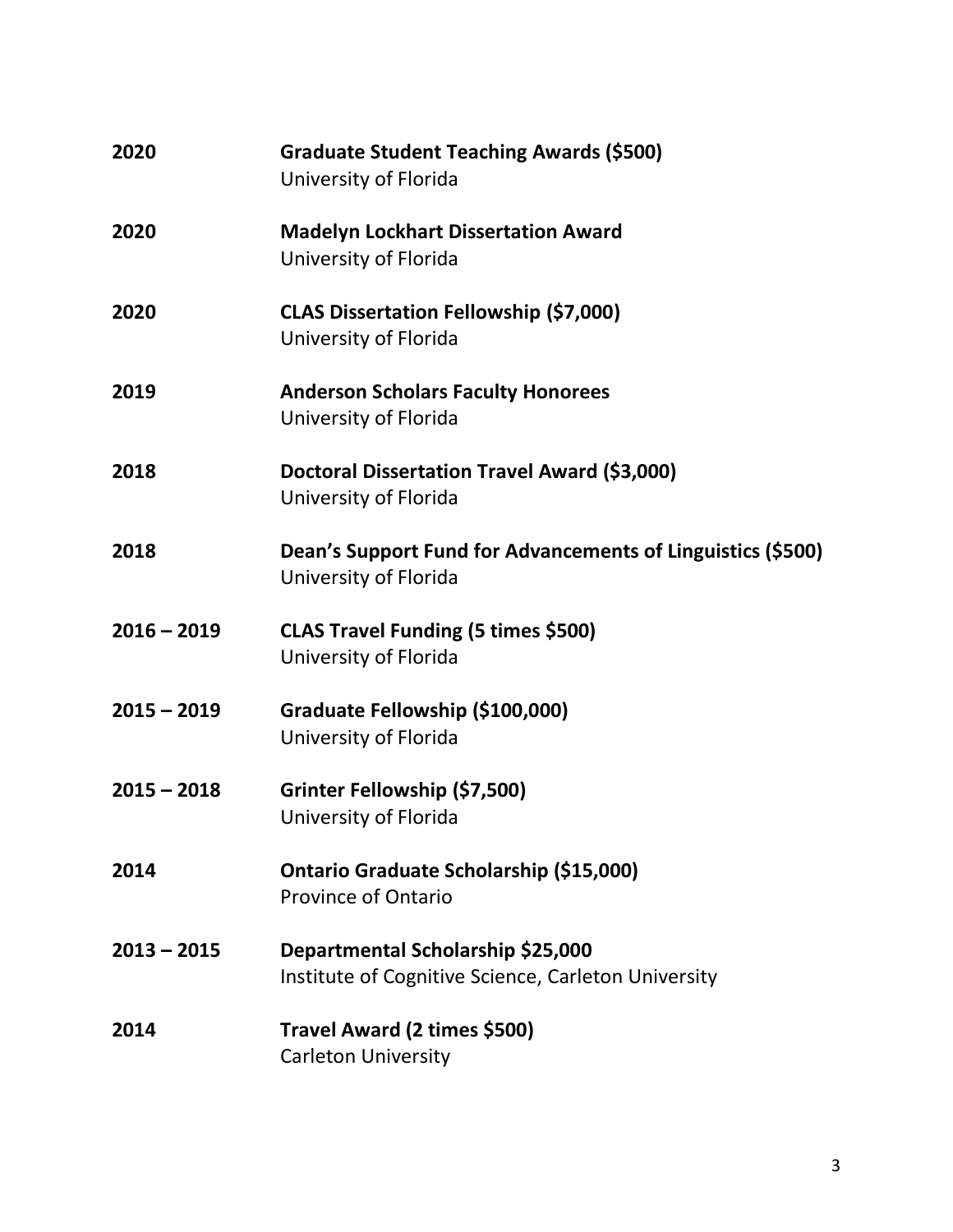| 2014 | <b>Graduate Student TA Excellence</b><br>Carleton University                            |
|------|-----------------------------------------------------------------------------------------|
| 2014 | Best Speaker at the Institute of Cognitive Science Spring<br>Conference (\$100)         |
|      | <b>Carleton University</b>                                                              |
| 2012 | <b>Departmental Honor (Rank 1)</b>                                                      |
|      | <b>Marmara University</b>                                                               |
| 2012 | <b>College of Liberal Arts and Sciences Honor (Rank 7)</b><br><b>Marmara University</b> |
| 2011 | <b>Excellence in Software Database Expertise</b><br>Bilge Adam Academy (Microsoft)      |

## **Publications**

- \* Marks work with undergraduate students
- \*\* Marks equal first authorship
	- 1. Kircher, R., Kutlu, E., Vellinga, M. (*under review*). Linking language attitudes, ideologies, and revitalization: Evidence from new speakers of West Frisian.
	- 2. Kutlu, E., Barry-Anwar, R., & Scott, L. (*under review*). A label isn't just a label, specificity matters for early visuo-cortical processing.
	- 3. Apfelbaum, K., Kutlu, E., McMurray, B., & Kapnoula, E. (*submitted*). Don't Force It! Gradient Speech Categorization Calls for Continuous Categorization Tasks.<https://psyarxiv.com/7w93f/>
	- 4. Kircher, R. & Kutlu, E. (accepted). Multilingual reality, monolingual ideology: Social media representations of Spanish as a heritage language in the United States
	- 5. Kutlu, E., Fell, A., Apfelbaum, K., & McMurray, B. (*submitted)*. The Good, The Bad, The Gradient: Understanding Flexibility in Speech Perception in School Age. Preregistration Report <https://osf.io/q39yt/>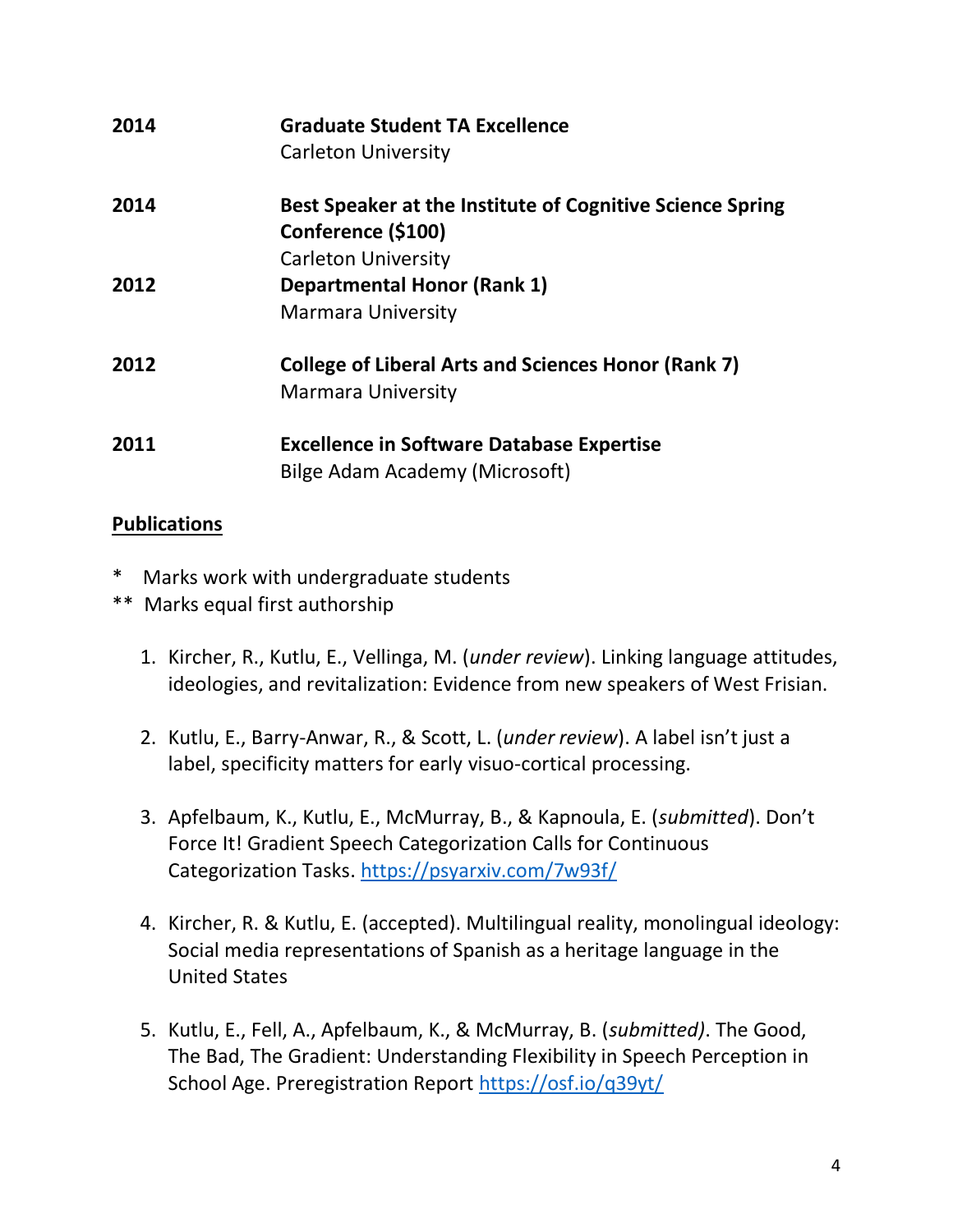- 6. Kutlu, E., & Pascual y Cabo, D. (*accepted*). Heritage Speakers and their Role in Bilingualism Research.
- 7. Feng, R., Tiv., M., Kutlu, E., Gullifer, J., Palma, P., O'Regan, E., Vingron, N., Doucerain, M., &Titone, D. (*under review*). The Impact of Individual Differences and Social Networks on Language Attitudes in Montréal.
- 8. Figueira, J.S.B., Kutlu, E., Scott, L., & Keil, A. (2022). The FreqTag pipeline: A principled approach to analyzing electrophysiological time series in frequency tagging paradigms. *Developmental Cognitive Neuroscience: EEG Methods for Developmental Cognitive Neuroscientists: A Tutorial Approach.*
- 9. Kutlu, E., Tiv, M., Wulff, S., & Titone, D. (2022). Does Race Impact Sentence Predictability? An Account of Accented Speech in Two Different Multilingual Locales. *Cognitive Research: Principles & Implications Special Issue (Systemic Racism: Cognitive Consequences and Interventions)*
- 10.Tiv, M., Kutlu, E., O'Regan, E., & Titone, D. (2022). Bridging people and perspectives: General and language-specific social network structure predicts. *Canadian Journal of Experimental Psychology.*
- 11.Tiv, M., Kutlu, E., Gullifer, J., Feng, R.Y., Doucerain, M., & Titone, D. (2022). Bridging Personal and Ecological Language Dynamics: A Systems Framework of Bilingualism. *Journal of Experimental Psychology: General.*
- 12.Kutlu, E., Tiv, M., Wulff, S., & Titone, D. (2021). The impact of race on speech perception and accentedness judgments in racially diverse and nondiverse groups. *Applied Linguistics.*
- 13.Kutlu, E., & Kircher, R. (2021). A corpus-assisted discourse study of attitudes towards Spanish as a heritage language in Florida. *Languages*.
- 14.Silva, G., Rocha, H., Kutlu, E., Boylan, M., Scott, L., & Keil, A. (2021). Singlesession label training alters neural competition between objects and faces. *Journal of Experimental Psychology: Human Perception and Performance.*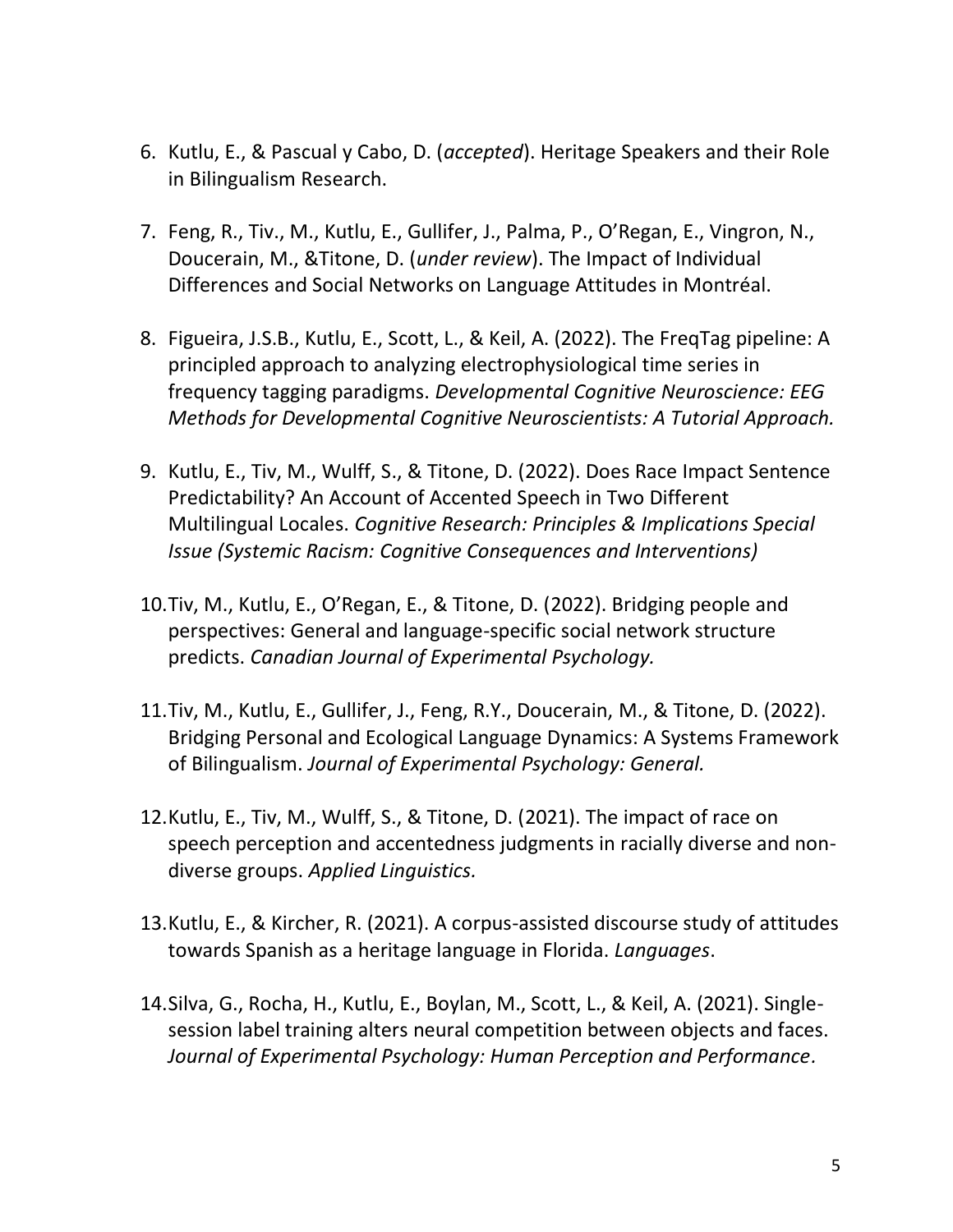- 15.Kutlu, E. (2020). Now You See Me, Now You Mishear Me: Raciolinguistic accounts of speech perception in different English varieties. *Journal of Multilingual and Multicultural Development.*
- 16.Kutlu, E., & Wiltshire, C. (2020). Where do negative stereotypes come from? The case of Indian English in the USA. *Linguistic Society of America Proceedings.*
- 17.Kutlu, E. (2018). The Emergence of Turkish Liquid Frication. *Florida Linguistics Papers.*
- 18.Armoskaite, S. & Kutlu, E. (2015). Turkish m-reduplication: A case of similative number. *Turkic Languages* (18).

#### **Manuscripts in preparation**

- 1. Kutlu E., & Hayes-Harb, R. (*in prep*)*.* Towards a Just and Equitable Applied Psycholinguistics. Special Issue for Applied Psycholinguistics.
- 2. Kutlu, E., Barry-Anwar, R., Webster, G., Keil, A., & Scott, L. (*in prep*). EEG frequency tagging highlights the importance of verbal labels on infant visuocortical object processing across the first year of life.

#### **Other Publications**

- 1. Tiv, M., Kutlu, E., & Titone, D. (2021). *Bilingualism Moves us Beyond the Ideal Speaker Narrative in Cognitive Psychology*. In W. Francis (Eds.), Bilingualism Across the Lifespan (pp. 29-46). Routledge.
- 2. Kutlu, E. (2020). *Perception in context: The effect of multilingualism and race on accentedness judgments*. [Doctoral dissertation, University of Florida]. ProQuest Dissertations Publishing.
- 3. Kutlu, E. (2015). *Shared Syntax in Turkish*. [Master's Thesis, Carleton University]. Carleton University.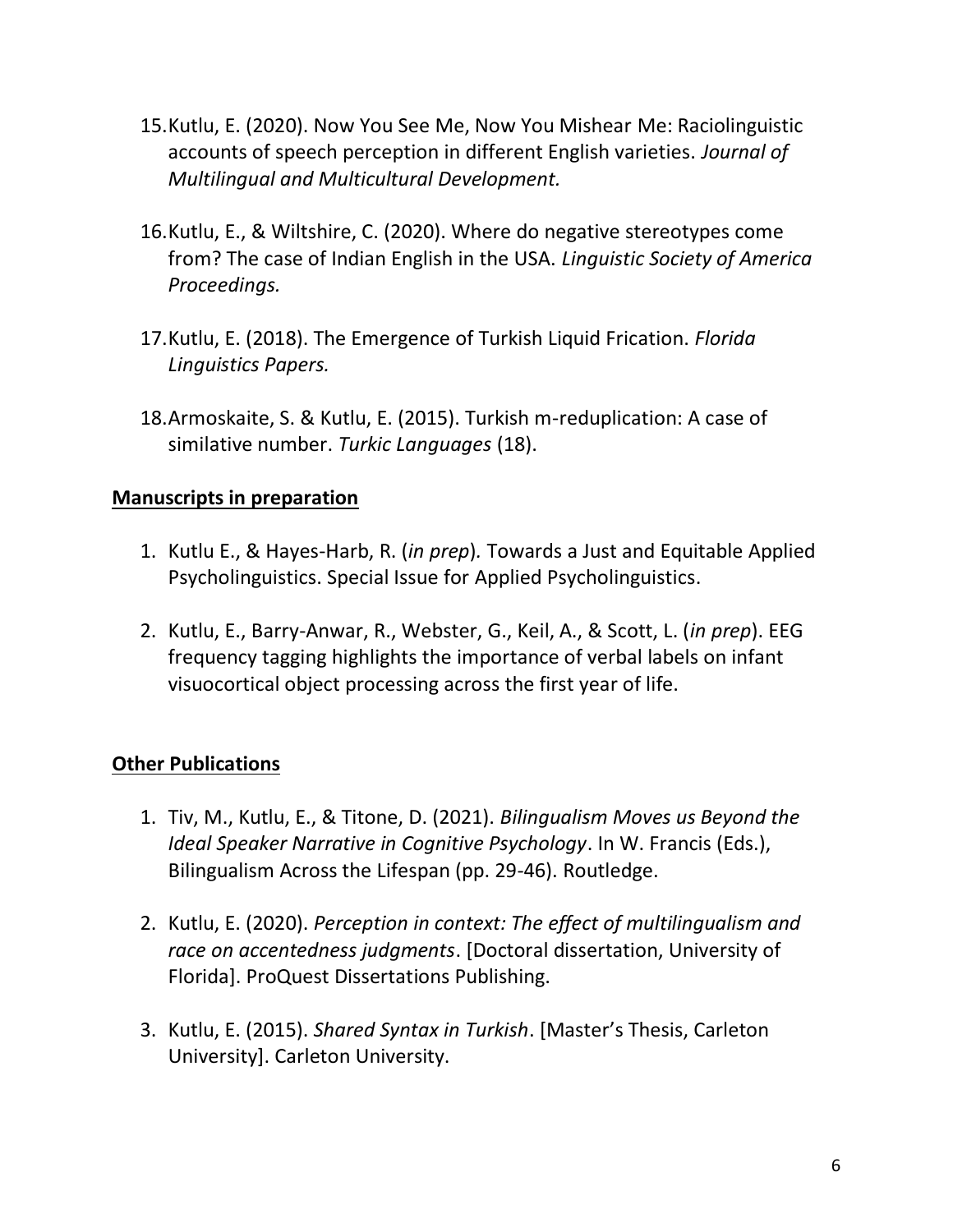### **Edited Special Issues**

- 1. Wayland, R., Ojeda, A., & Kutlu, E. (2018). Florida Linguistics Papers.
- 2. Armoskaite, S. et al. (2016). *Discovering Linguistics: Typological Treats*. Kendall Hunt Publishing.

### **Popular Articles**

- 1. Kutlu, E. (2020). *The Pressing Need for Trans Visibility in Academia: The case of trans immigrants in graduate school*. LSA Blog Post. [https://www.linguisticsociety.org/content/pressing-need-trans-visibility](https://www.linguisticsociety.org/content/pressing-need-trans-visibility-academia-case-trans-immigrants-graduate-school)[academia-case-trans-immigrants-graduate-school](https://www.linguisticsociety.org/content/pressing-need-trans-visibility-academia-case-trans-immigrants-graduate-school)
- 2. Kutlu, E. (2013). *Çeviribilime Farklı Bir Bakış: Bilişsel Bilimler*. Dragosfer Journal.

#### **Conference Presentations**

- 1. Kircher, R., Kutlu, E., & Vellinga, M. (2022). *New speakers' attitudes towards West Frisian and its varieties: Lessons for language planning.* Conference on Frisian Humanities
- 2. Kutlu, E. & Kircher, R. (2022). *Multilingual reality, monolingual ideology: Twitter representations of Spanish as a heritage language in the U.S.* Sociolinguistics Symposium 24.
- 3. Kutlu, E. (2022). *Bilingual networks, language dynamics, and speech perception.* Habilnet Conference.
- 4. Kutlu, E. (2022). *Perception in Context: How racialized identities impact speech perception*. ASA Spring 2022.
- 5. Kutlu, E., Fell, A., Apfelbaum, K., & McMurray, B. (2022). Development of speech perception in multilingual and monolingual social networks. 2022 Cognitive Development Society Biennial.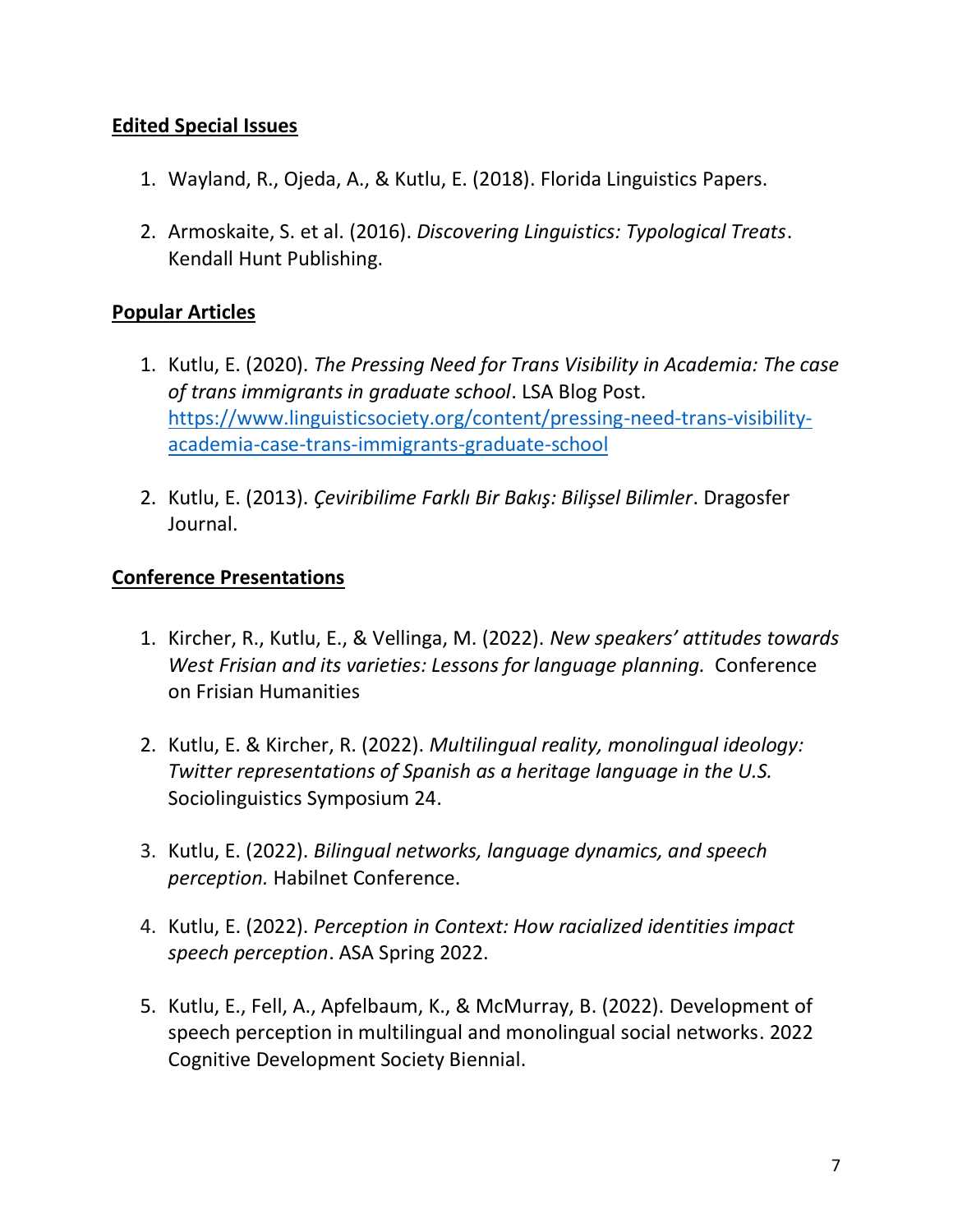- 6. Kutlu, E., Tiv, M., Wulff, S, & Titone, D. (2021). *Historical Dynamics of English Varieties and their Impacts on Speech Perception*. The 13th International Symposium on Bilingualism.
- 7. Tiv, M., Kutlu, E., O'Regan, E., & Titone, D. (2021). *Assessing Mentalizing among Bilinguals as a Result of Individual and Ecological Language Diversity*. The 13th International Symposium on Bilingualism.
- 8. Tiv, M., Kutlu, E., Gullifer, J., Feng, R.Y., Doucerain, M., & Titone, D. (2021). *Capturing 'Bilingualism in Flux' through a Novel Systems Framework*. The 13th International Symposium on Bilingualism.
- 9. Feng, R.Y., Tiv, M., Kutlu, E., Gullifer, J., Palma, P., O'Regan, E., Vingron, N., Doucerain, M., Titone, D. (2021). *Investigating Bilinguals' Language Attitudes through A Systems Approach: The Role of Social Networks and Neighbourhood-Level Language Exposure.* Networks 2021.
- 10.Kutlu, E., Tiv, M., Wulff, S, & Titone, D. (2021). *Racial and linguistic diversity impact the perception of different accents*. Canadian Society for Brain, Behaviour and Cognitive Science (CSBBCS) Conference.
- 11.Kircher, R., & Kutlu, E. (2021). *Unsettled speakers, unsettled language use and transmission: A study of attitudes towards Spanish as an immigrant heritage language in Florida.* Sociolinguistics Symposium 23.
- 12.Kircher, R., & Kutlu, E. (2021). *A corpus-assisted discourse study of attitudes towards Spanish as a heritage language in Florida*. International Conference on Minority Languages.
- 13.Kutlu, E., Pestana, Z., Barry-Anwar, R., Keil, A. & Scott, L. (2021). *The topdown influence of object labels on infant steady state visual evoked potentials (ssVEPs).* Society for Research in Child Development Biennial Meeting.
- 14.Kutlu, E. (2021). *Social network diversity impacts accentedness judgments towards racialized groups*. The Linguistic Society of America Annual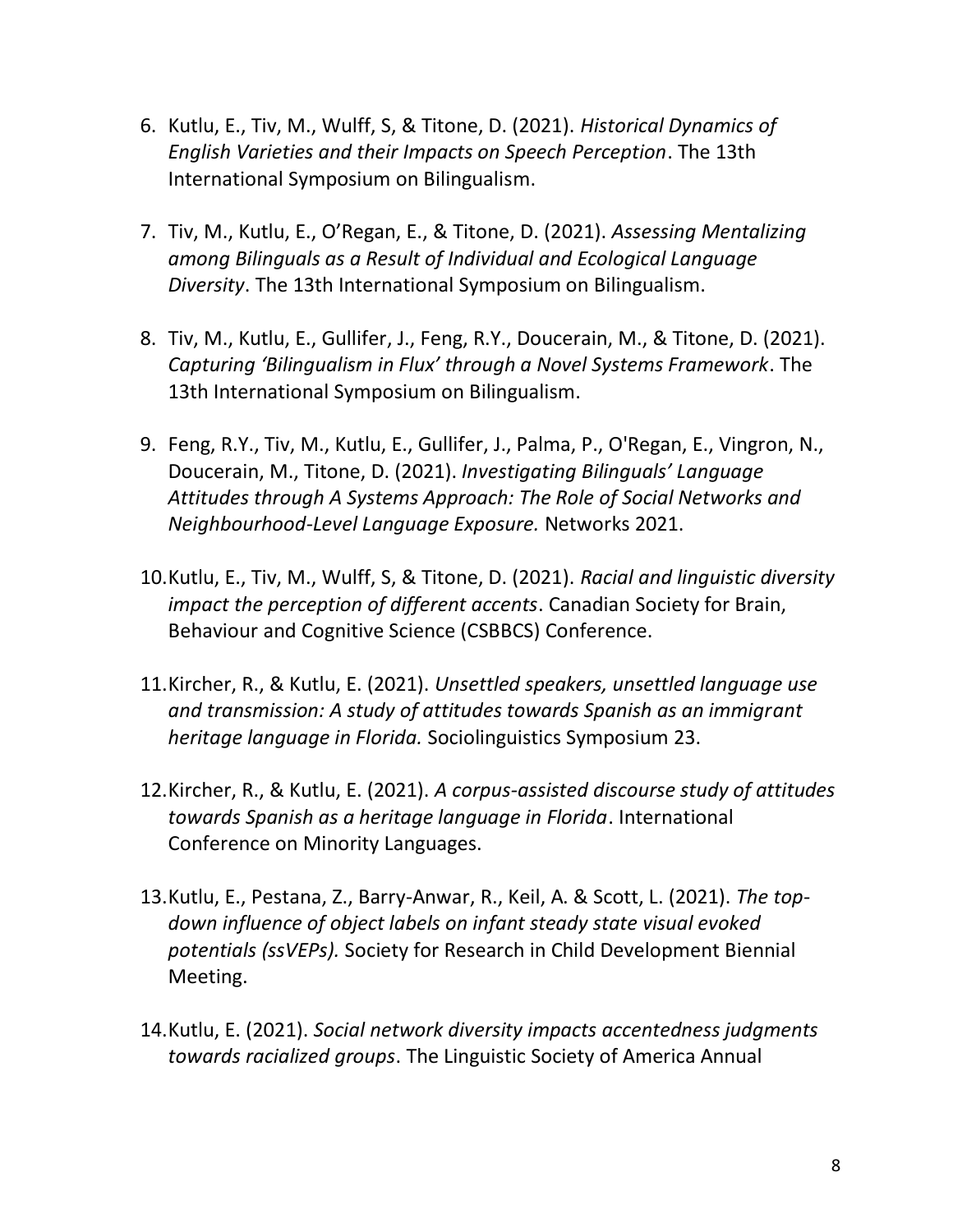Meeting.

- 15.Kutlu, E., Tiv, M., Wulff, S, & Titone, D. (2020). *Diverse environments and their impact on accentedness judgments.* The Acoustic Society of America Conference.
- 16.Kutlu, E. & Kircher, R. (2020). *Attitudes towards Spanish as a Heritage Language in Florida: An Investigation of Bilingual Twitter Data.* BIUNED2020 (Bilingualism, Heritage Languages and Migration).
- 17.Tiv, M., Kutlu, E., Gullifer, J., Feng, R.Y., & Titone, D. (2020). *Bridging Personal and Environmental Language Dynamics with Network Science*. Virtual Psychonomics.
- 18.Kutlu, E., Barry-Anwar, R., Pestana, Z., & Scott, L.S. (2020). *Differential neural responses to objects with different labels at 6, 9, and 12 months*. Vision Sciences Society Conference.
- 19.Kutlu, E., (2020). *Hearing through race: linguistic stereotyping as a gate to racial bias.* 2020 SRCD Special Topic Meeting: Construction of the 'Other': Development, Consequences, and Applied Implications of Prejudice and Discrimination, Rio Grande, Puerto Rico, USA. [Cancelled due to COVID-19 Pandemic]
- 20.Kutlu, E. (2020). *The impact of race on speech intelligibility*. American Association for the Advancement of Science 2020, Seattle, USA.
- 21.Kutlu, E., & Wiltshire, C. (2020). *Where do negative stereotypes come from? The case of Indian English in the USA*. The Linguistic Society of America Annual Meeting, New Orleans, USA.
- 22.\*Kutlu, E., Redman, H., & Wulff, S. (2019*). Bilingualism is geo-politically gated: evidence from language entropy measures in Spanish-English bilinguals*. The Second Language Research Forum, Michigan, USA.
- 23.\*Kutlu, E., Redman, H., & Wulff, S. (2019). *The Two Sides of the Bilingual Experience. The* 12th International Symposium on Bilingualism, Alberta,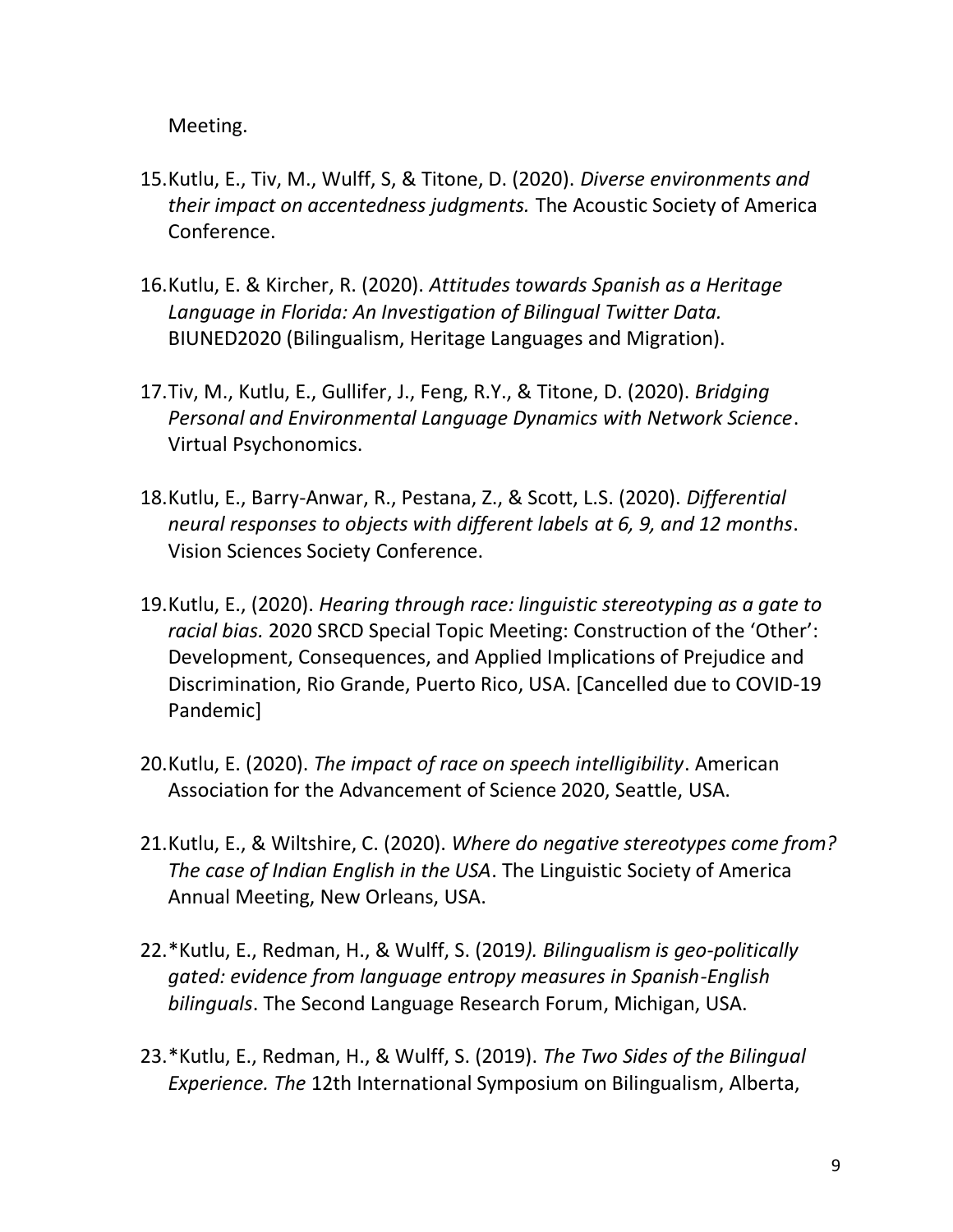Canada.

- 24.Kutlu, E., Barry-Anwar, R., & Scott, L. (2019). *Using Frequency Tagging to Understand the Impact of Bilingualism on Visual Attention.* Vision Sciences Society Conference, St. Petersburg, USA.
- 25.Barry-Anwar, R., Kutlu, E., Silva, G., Keil, A., & Scott, L. (2019). *Frequency tagging reveals differential neural responses to overlapping faces and objects in infants and adults.* Society for Research in Child Development Biennial Meeting, Maryland, USA.
- 26.Kutlu, E. & Wayland, R. (2018). *Implicit Biases in Monolingual and Bilingual Speech Perception*. The Acoustical Society of America Conference, Minneapolis, USA.
- 27.Ojeda, A., Kutlu E., Wayland, R., & Lotto, A. (2018). *The Impact of Perceptual Load on Natural and Synthetic Speech Perception*. The Acoustical Society of America Conference, Minneapolis, USA.
- 28.Kutlu, E., Ojeda, A., Wayland, R., & Lotto, A. (2017). *Evaluating rhythms of speech recognition systems.* Florida Psycholinguistics Meeting, Gainesville, USA.
- 29.Lee, A., Kutlu, E., & Kaan, E. (2017). *Effects of contrastive prosody on referential processing: An ERP study.* The 30th Annual CUNY Conference, Cambridge, USA.
- 30.Perdomo, M., Kutlu, E., Lee, A., Cranston, T., & Kaan, E. (2016). *Prosodic Cues in Predictive Processing*. Florida Psycholinguistics Meeting, Davie, USA.
- 31.Kutlu, E., Sabourin, L., Murasugi, K. & Kaan, E. (2015). *Shared Syntax in Typologically Different Languages*. Florida Psycholinguistics Meeting, Tallahassee, USA.
- 32.Kutlu, E., Sabourin, L., Murasugi, K. (2015). *The processing of ditransitive verbs in Turkish-English bilingual*s. EURSOSLA (the 25th Annual Conference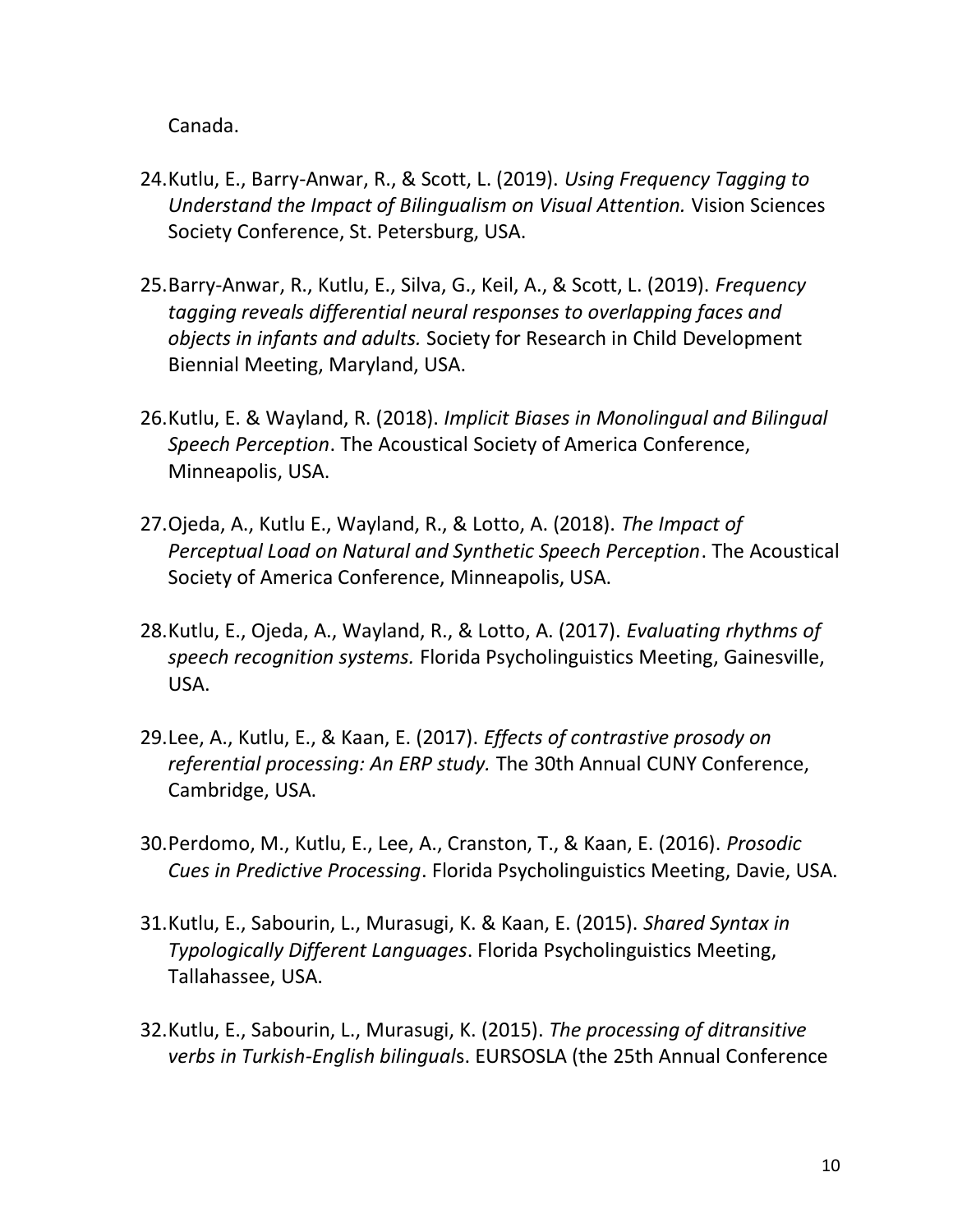of the European Second Language Association), Aix-en-Provence, France.

- 33.Kutlu, E., Sabourin, L., & Murasugi, K. (2015). *When Typological Advantages Disappear: The Case of Turkish – English Simultaneous Interpreters*. The 10th International Symposium on Bilingualism, New Brunswick, USA.
- 34.Gillon, C., Armoskaite, S., & Kutlu, E., (2014). *m-Reduplication in Turkish: Plural Domain Widening*. The 17th International Conference on Turkish Linguistics, Rouen, France.
- 35.Burkholder, M., Sabourin, L., Brien, C., Kutlu, E., (2013). *Age of acquisition and the bilingual lexicon: behavioural and neurophysiological approaches.* International Conference on Multilingualism: Linguistic Challenges and Neurocognitive Mechanisms, Montreal, Canada.
- 36.Armoskaite, S., Kutlu, E. (2013). *A category neutral maximizer: evidence from Turkish. Investigating semantics: Empirical and philosophical approaches,* Bochum, Germany.

## **Invited Talks**

- 1. Kutlu, E. (2022). *Perceptual warping in social communities: How speech perception and multilingualism challenge our theories*. UC Davis.
- 2. Kutlu, E. (2021). *From accents to sheinbugs: What language experience can do to perception.* DeLTA Center, University of Iowa.
- 3. Kutlu, E. (2021). *From accents to sheinbugs: What language experience can do to perception.* UiT The Arctic University of Norway.
- 4. Kutlu, E. & Titone, D. (2021). *Who is in your network? Racial and linguistic diversity impact the perception of different English varieties*. University of British Columbia Language Sciences, University of British Columbia.
- 5. Kutlu, E. (2021). *Perception in Context: How multilingualism is a door to new horizons but a gate keeper for some*. Department of Linguistics,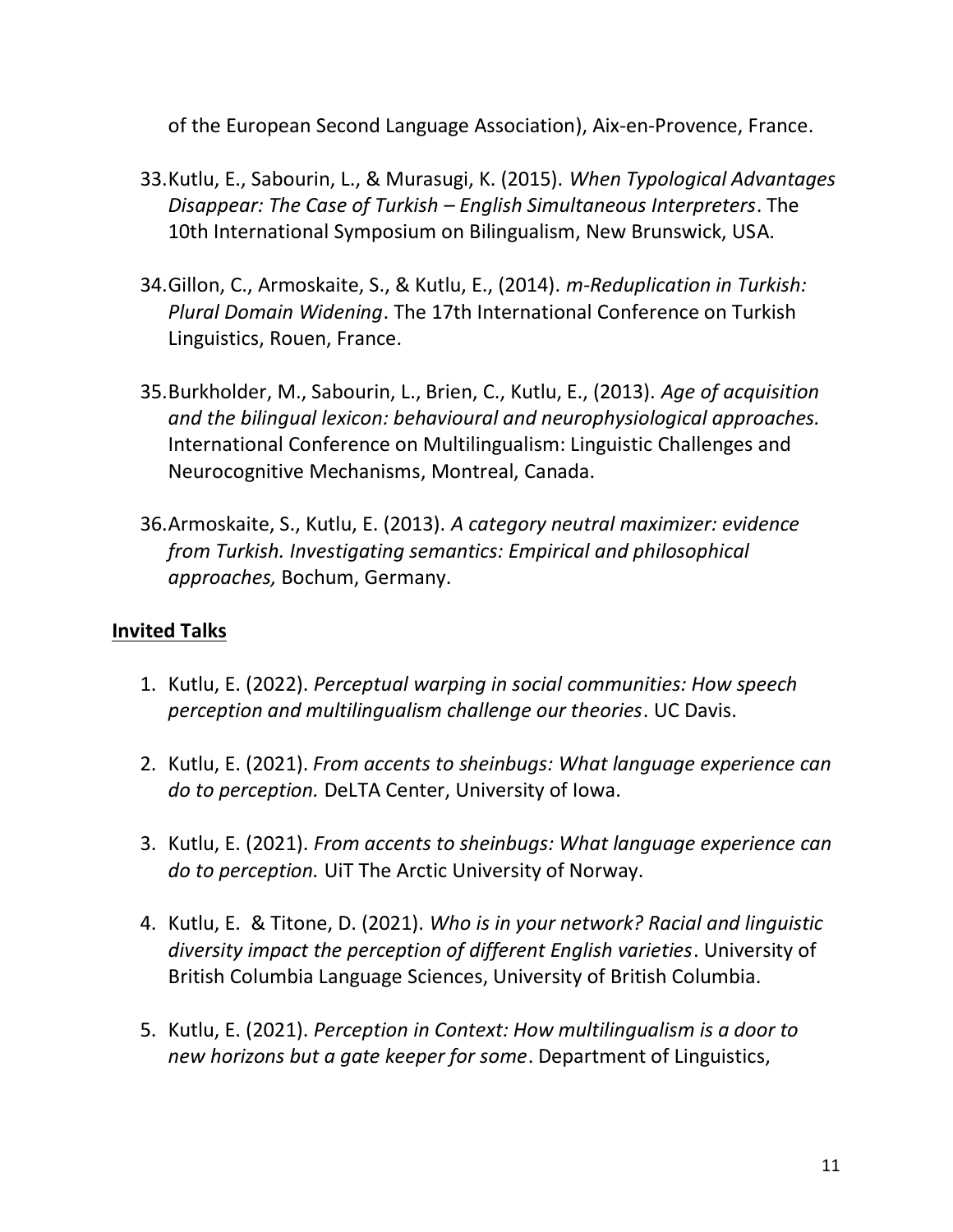University of Iowa.

- 6. Kutlu, E. (2020). *Social network diversity impacts accentedness judgments towards racialized groups*. Department of Linguistics, University of Florida.
- 7. Kutlu, E. (2020*). Now you see me, now you mishear me: A matched-guise investigation of attitudes towards different varieties of English*. Mercator Research Center, Netherlands.
- 8. Kutlu, E. (2020). *Why you shouldn't judge an accent*. TEDxUF, University of Florida.
- 9. Kutlu, E. (2019). *Transitioning during PhD*. The Transparency Physiology Wellness and Beyond in the Trans Community Event. University of Florida.
- 10.Kutlu, E. (2019). *It is not the fittest who survive: Academia and Gender Identity.* The Gender and Development Working Group. University of Florida.
- 11.Kutlu, E. (2018). *Native speaker judgments, listener bias, and linguistics: What does the future hold?* University of Florida.
- 12.Kutlu, E. (2018). *Perceptual Narrowing and Accentedness Judgments*. Brain, Cognition and Development Lab. University of Florida.
- 13.Kutlu, E. (2018). *The Effects of Implicit Biases on Perceived Accentedness: You can become anything but a native speaker.* Language & Multilingualism Laboratory, McGill University.
- 14.Kutlu, E., (2014). *Ben Çevirmedim, Beynim Çevirdi (Translation: I didn't translate but my brain did).* Istanbul University, Istanbul, Turkey.
- 15.Kutlu, E., (2013). *A Neurolinguistic Approach to Translation Studies*. Fulya Rotary Club, Istanbul, Turkey.
- 16.Kutlu, E., (2013). *Dual Hemisphere Usage in Language Acquisition and in Simultaneous Translation*. Translation and Interpreting Department, Ege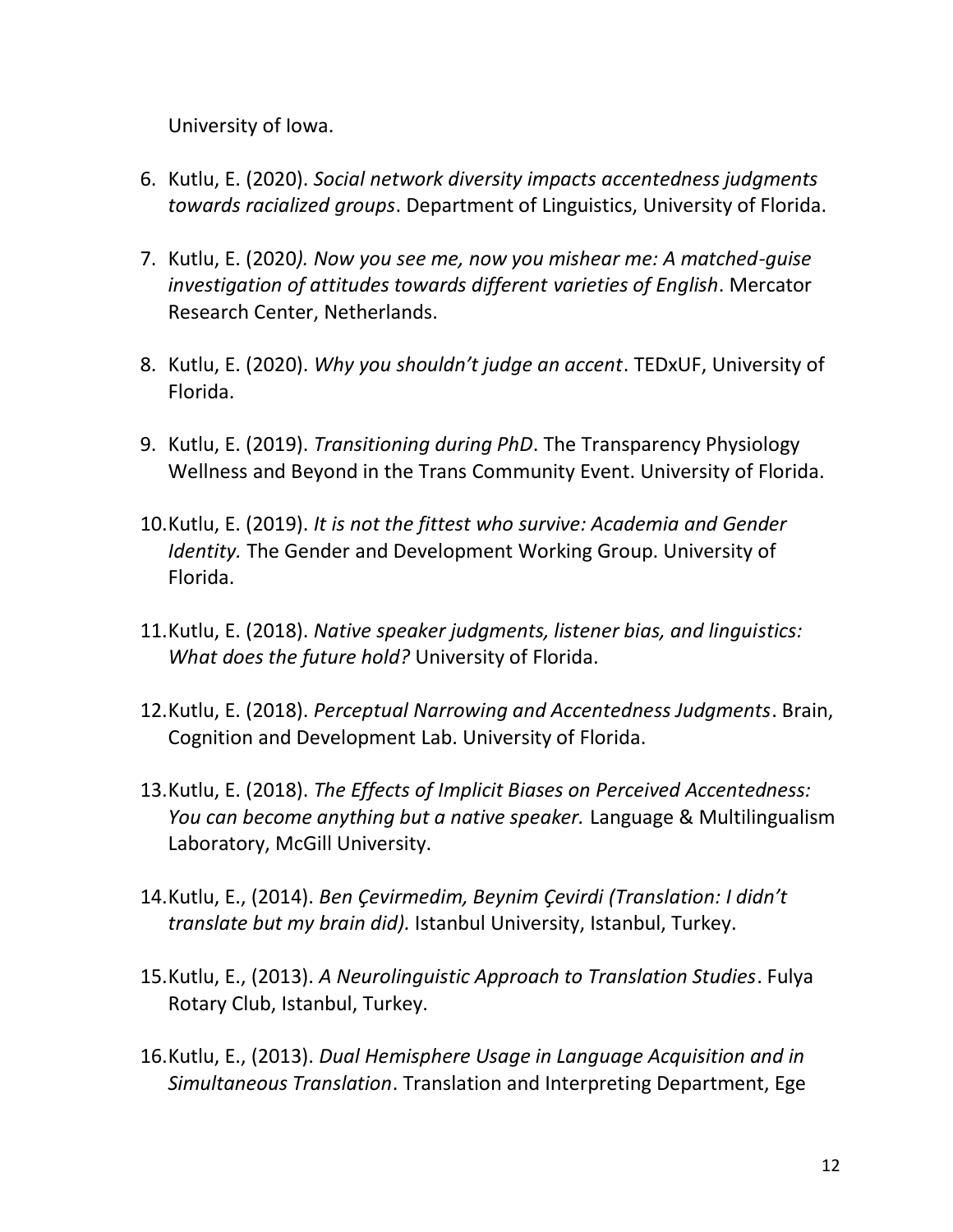University, Izmir, Turkey.

- 17.Kutlu, E., (2013*). Dual Hemisphere Usage in Language Acquisition and in Simultaneous Translation. Istanbul University*, Istanbul, Turkey.
- 18.Armoskaite, S., & Kutlu, E., (2013). *Category Neutral Similative: Evidence from Turkish.* University of Rochester, New York, USA.
- 19.Kutlu, E., (2013). *Late Bilingualism: Are they different from any other bilinguals: The Case of Turkish-English*. The Logic Language and Information Lab, Carleton University, Ottawa, Canada.
- 20.Kutlu, E., (2012). *Dual Hemisphere Usage in Language Acquisition and in Simultaneous Translation*. Translation Club, Marmara University, Istanbul, Turkey.
- 21.Kutlu, E., (2012). *The Importance of Cognitive Science in Translation Studies and Language Acquisition.* Department of Translation and Interpreting (French Language), Marmara University, Istanbul, Turkey.

#### **Other Academic Presentations**

- 1. Kutlu, E., & Tang, K. (2019). *Probabilistic reduction in Turkish*. Research EXPO for undergraduates. University of Florida.
- 2. \*Porter, R., Kutlu, E., & Kaan, E. (2019). *Data Science in Language Sciences*. Research Bazaar. University of Florida.
- 3. \*Forbis, M., Bottini, M., & Kutlu, E. (2019). *Attitudes towards Indian English.* Research Day. University of Florida.
- 4. Kutlu, E., Armoskaite, S. & Gilon, C. (2015). *m-reduplication in Turkish.*  University of Florida.
- 5. Kutlu, E. (2014). *Language Processing during Simultaneous Interpretation between Turkish –English*. Third National TÜÇEB Translation Workshop, Ege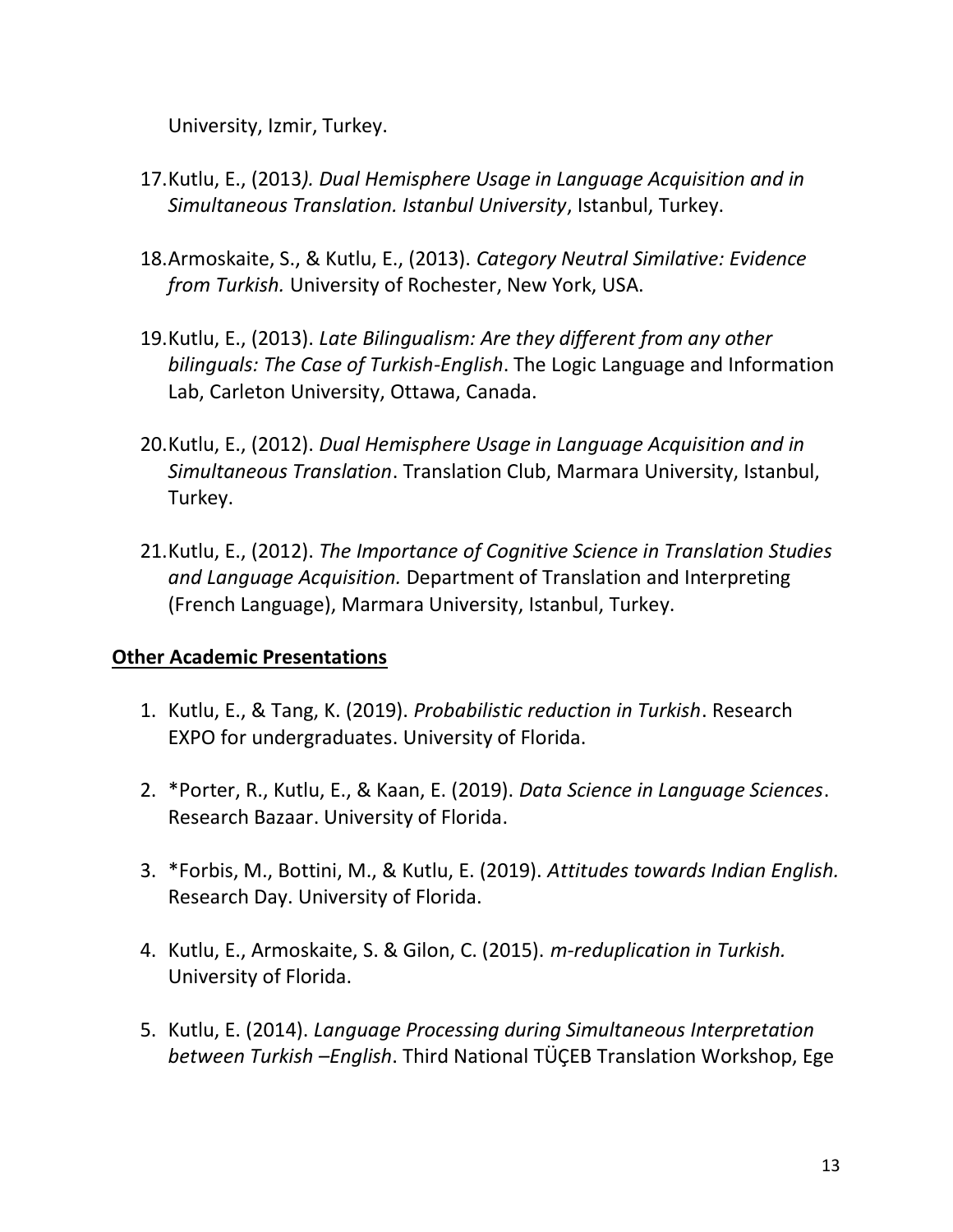University, Turkey.

- 6. Kutlu, E. (2014). *Language Processing during Simultaneous Interpretation between Turkish –English*. ICS Annual Spring Conference, Carleton University, Canada.
- 7. Kutlu, E. (2012). *m-Reduplication in Turkish.* 4th Ottawa Conference for Linguistics Undergraduates OCLU, Ottawa, Canada.
- 8. Kutlu, E. (2012). *Dual Hemisphere Usage in Language Acquisition and in Simultaneous Translation*. First National TÜÇEB Translation Workshop, Hacettepe University, Ankara, Turkey.
- 9. Soner, O. & Kutlu, E. (2012). *Translation of 'La Soumise, La Subversive: Fatma Aliye, Romanciere et Feministe'. Conference: Türk Kültüründe İz Bırakanlar: Fatma Aliye Hanım.* Marmara University, Istanbul, Turkey.

#### **Professional Activities & Service**

#### *Editorial*

| $2021 - 2024$ | Associate Editor, Applied Psycholinguistics |
|---------------|---------------------------------------------|
| 2017          | Co-editor, Florida Linguistics Papers       |
| $2013 - 2015$ | Columnist, Dragosfer Journal                |
| $2011 - 2012$ | News Director & Editor, BilisimLive         |

#### *Ad hoc reviewer*

2017 – Present Bilingualism: Language and Cognition Journal of Experimental Psychology: General Journal of Acoustic Society of America Journal of Multilingual Multicultural Development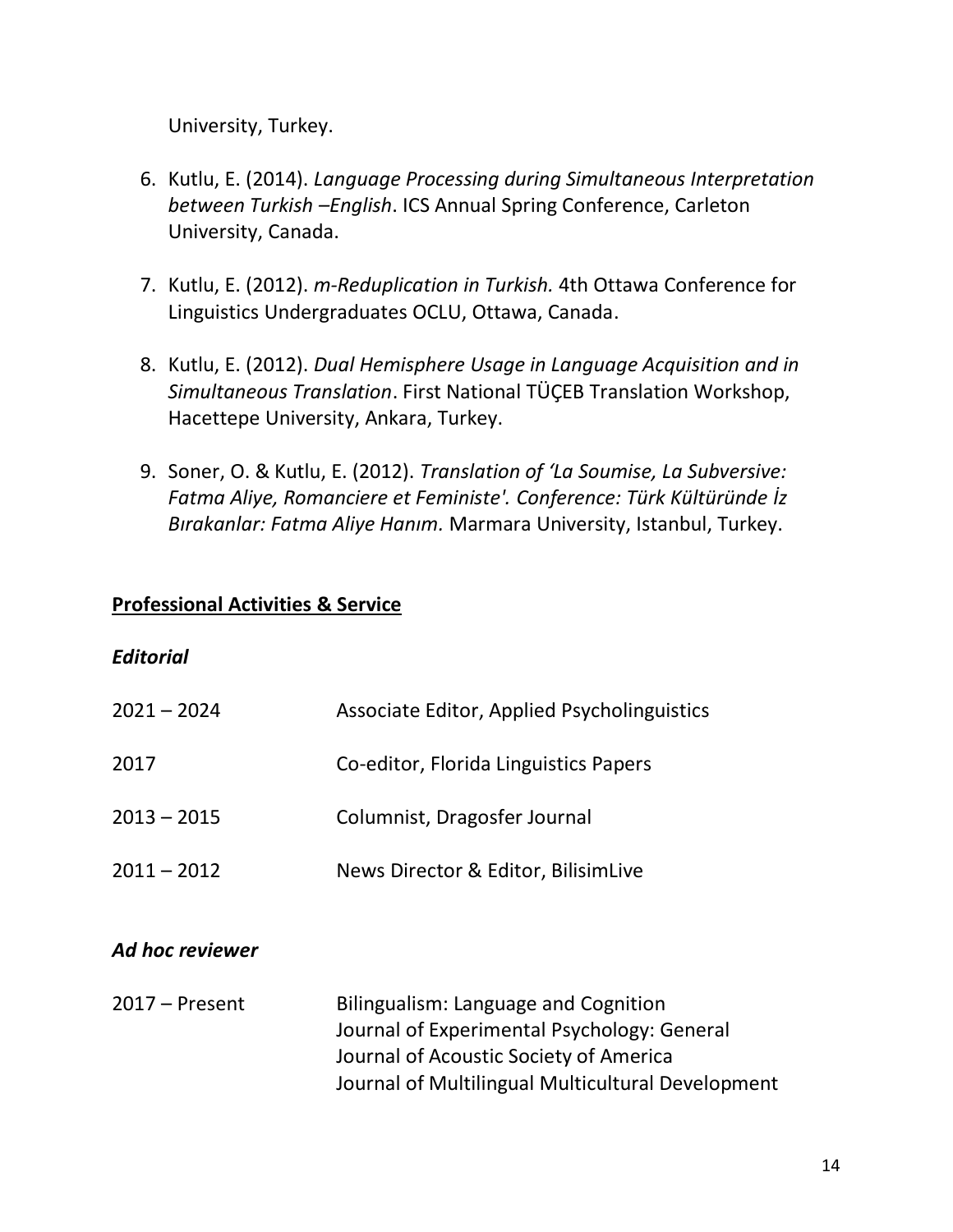# *Organizational*

| 2022          | <b>DeLTA Center Diversity Day</b>                                                           |
|---------------|---------------------------------------------------------------------------------------------|
| 2019          | Committee Member of the Committee on Ethnic<br>Diversity in Linguistics in LSA              |
| 2019          | Lead organizer Annual End of Semester Research Day<br>Event, University of Florida          |
| 2019          | Lead organize CADE Museum Language Sciences<br>Exhibition                                   |
| 2019          | Co-organizer the FLYM 2019 conference                                                       |
| $2017 - 2019$ | Lead organizer Pop-Up Culture Event Day<br>University of Florida                            |
| 2018          | Organizer of the Linguistics from Different Horizons<br>Conference, University of Florida   |
| 2017          | Organizer of the Learning How to Create Your Own<br>Website Workshop, University of Florida |
| 2013          | WordPress Seminar Leader, University of Ottawa                                              |

# *Managerial*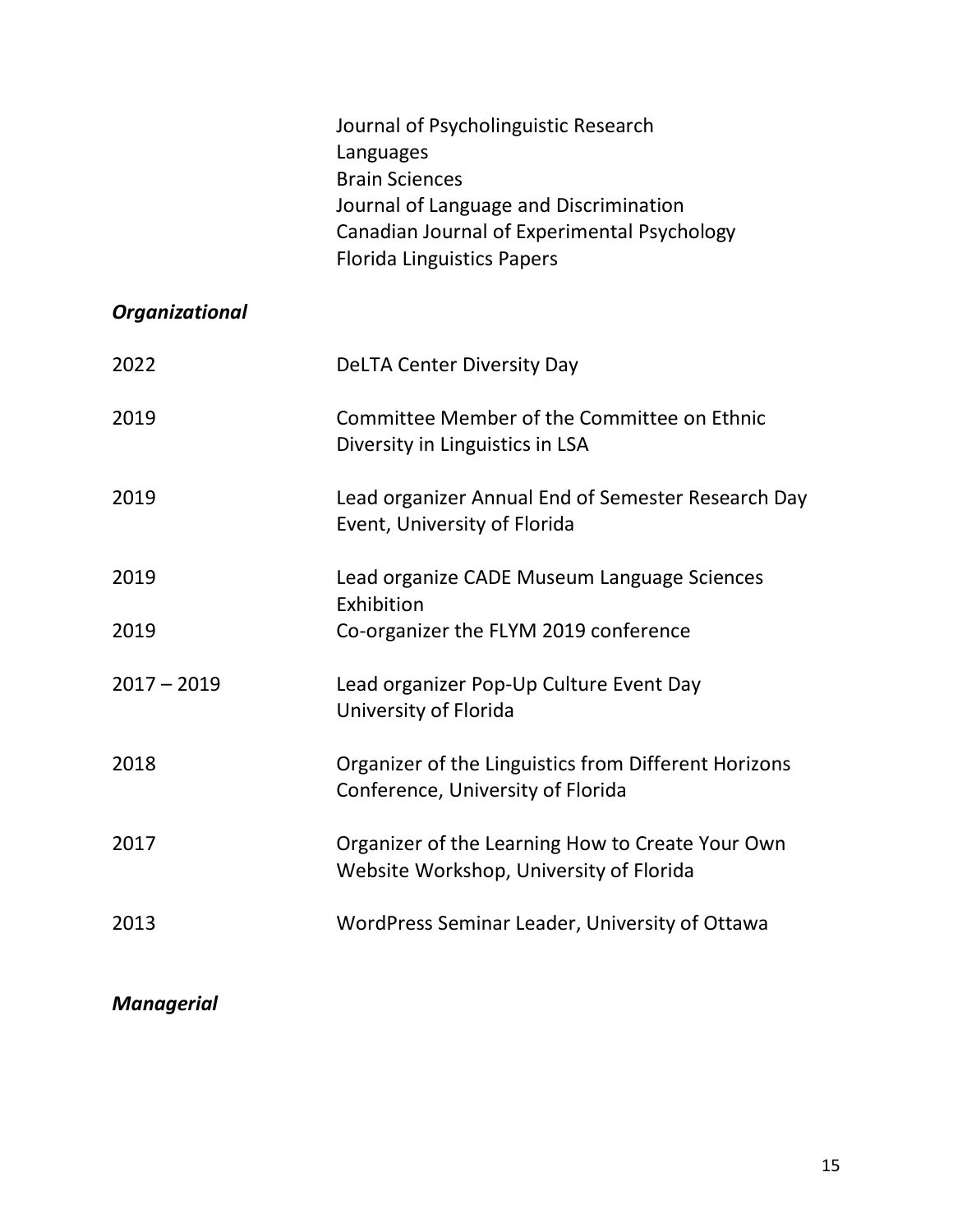| $2020 - 2021$    | Society for Research in Child Development Sexual<br>Orientation, Gender Identity, and Expression Caucus<br><b>Communication Co-Chair and Student Representative</b> |
|------------------|---------------------------------------------------------------------------------------------------------------------------------------------------------------------|
| $2017 - 2019$    | President of the Graduate Linguistics Society, University<br>of Florida                                                                                             |
| 2017             | Florida Linguistics Papers Editorial Board Management                                                                                                               |
| Webmaster        |                                                                                                                                                                     |
| 2021             | Society for Research in Child Development SOGIE caucus<br>webmaster                                                                                                 |
| 2021             | Social media representative for Psychological and Brain<br>Sciences (University of Iowa) Twitter account                                                            |
| $2018 - 2021$    | Brain Cognition and Development Lab, University of<br>Florida                                                                                                       |
| $2018 - 2021$    | Women in Cognitive Science Canada Facebook<br>Facilitator                                                                                                           |
| $2018 - 2021$    | Women in Cognitive Science Canada Social Media Team                                                                                                                 |
| $2016 - 2019$    | Department of Linguistics, University of Florida                                                                                                                    |
| $2012 - 2015$    | ERPLing Lab, University of Ottawa                                                                                                                                   |
| <b>Technical</b> |                                                                                                                                                                     |
| 2020             | Judge for student poster competition at Society for<br>Research in Child Development SECC Poster Competition                                                        |
| 2020             | Society for Research in Child Development Diversity<br><b>Reviewer Database</b>                                                                                     |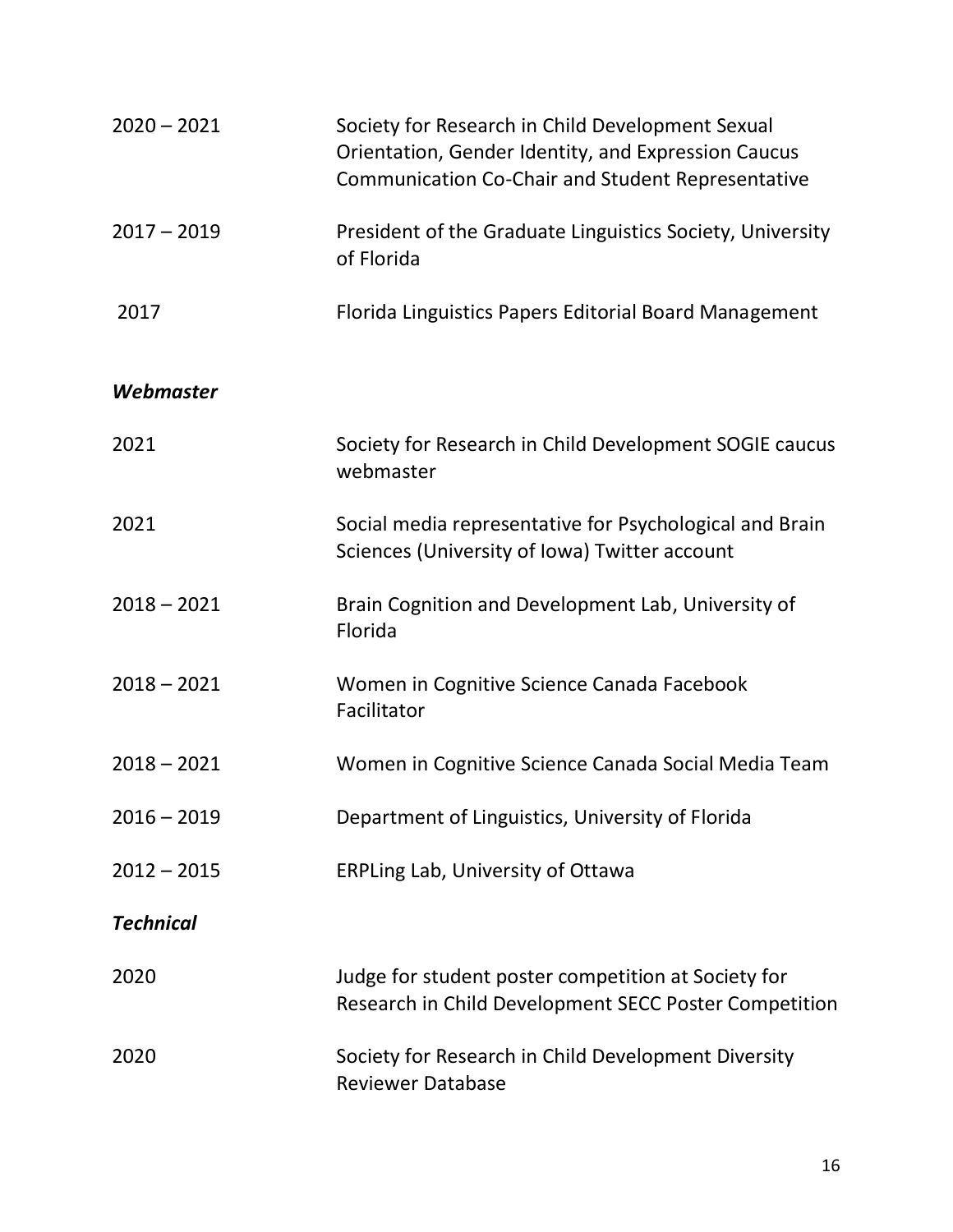| 2018 | 175th Acoustical Society of America Conference Audio-<br><b>Visual Technical Assistant</b> |
|------|--------------------------------------------------------------------------------------------|
| 2016 | Student Assistant at CUNY 2016, University of Florida                                      |
| 2016 | Brain and Language Lab open house                                                          |

# **Teaching & Mentorship**

| <b>Teaching</b> |                                                                                                                                                                                                                                                                                                 |
|-----------------|-------------------------------------------------------------------------------------------------------------------------------------------------------------------------------------------------------------------------------------------------------------------------------------------------|
| 2022            | Instructor: Statistical and Experimental Methods, University of<br>lowa                                                                                                                                                                                                                         |
|                 | Instructor: Phonological Analysis, University of Iowa                                                                                                                                                                                                                                           |
|                 | Guest Lecturer: Graduate Phonology Seminar, University of<br>Utah                                                                                                                                                                                                                               |
|                 | Guest Lecturer: Language and Learning, University of Iowa                                                                                                                                                                                                                                       |
| 2021            | Guest Lecturer: Psycholinguistics of Bilingualism, USC<br>Guest Lecturer: Linguistic Prejudice, University of Florida<br>Guest Lecturer: Language Attitudes, University of Iowa<br>Co-teaching with Lisa Scott: Advanced Developmental<br>Cognitive Neuroscience Methods, University of Florida |
| 2019            | Guest lecturer: Environment and Behavior,<br>University of Florida                                                                                                                                                                                                                              |
| $2016 - 2020$   | Sole instructor: Introduction to Linguistics, University of Florida                                                                                                                                                                                                                             |
| $2015 - 2016$   | Teaching Assistant: Introduction to Linguistics, University of<br>Florida                                                                                                                                                                                                                       |
| $2014 - 2015$   | Teaching Assistant: Linguistic Analysis I, Carleton University                                                                                                                                                                                                                                  |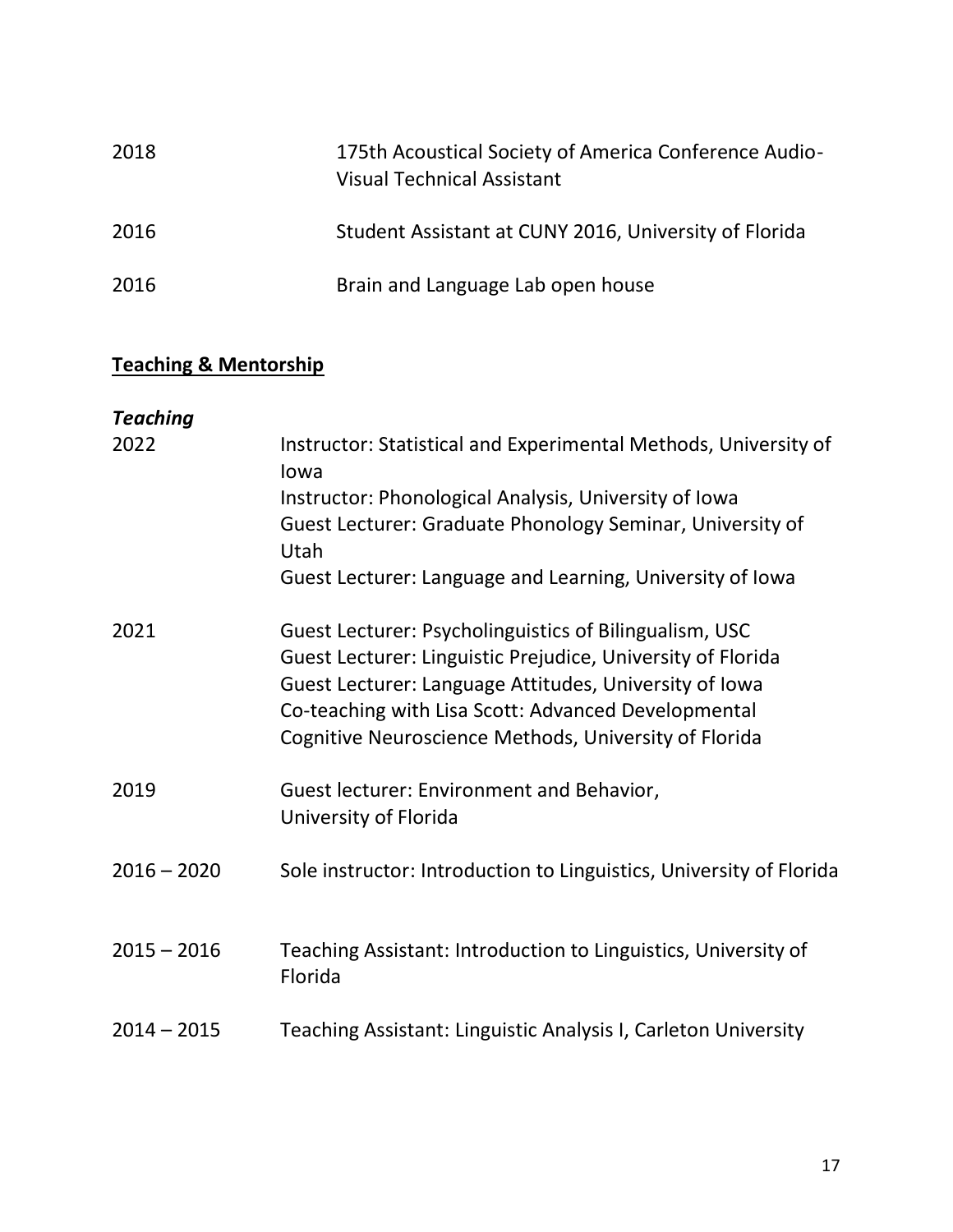| 2014              | Teaching Assistant: Introduction to Linguistics I, Carleton<br>University                                                                                                                                                                                                                                                                                                                                                                                                                                                |
|-------------------|--------------------------------------------------------------------------------------------------------------------------------------------------------------------------------------------------------------------------------------------------------------------------------------------------------------------------------------------------------------------------------------------------------------------------------------------------------------------------------------------------------------------------|
| $2013 - 2014$     | Teaching Assistant: Syntax I, Carleton University                                                                                                                                                                                                                                                                                                                                                                                                                                                                        |
| <b>Mentorship</b> |                                                                                                                                                                                                                                                                                                                                                                                                                                                                                                                          |
| $2021 -$ Present  | Azul Zetina Trejo, Spanish Linguistics, U of Iowa<br>Laura Widman, Linguistics, U of Iowa<br>Samantha Chiu, Psychological and Brain Sciences, U of Iowa<br>Wenqi Zeng, Linguistics, U of Iowa                                                                                                                                                                                                                                                                                                                            |
| $2020 - 2021$     | Selva Asgharizadeh, Psychology, McGill University                                                                                                                                                                                                                                                                                                                                                                                                                                                                        |
| $2018 - 2020$     | Dylan Attlesey, Linguistics, University of Florida<br>Michael Bottini, Linguistics, University of Florida<br>Sophie de Jong, Psychology and Statistics, University of Florida<br>Sabrina Fiske, Psychology, University of Florida<br>Madison Forbis, Linguistics, University of Florida<br>Eva Harvey, Linguistics, University of Florida<br>Jing Low, Computer Science & Linguistics, University of<br>Florida<br>Holly Redman, Linguistics, University of Florida<br>Daniela Sierra, Psychology, University of Florida |
| $2016 - 2018$     | Beatrice Villanueva, Computer Science, University of Florida                                                                                                                                                                                                                                                                                                                                                                                                                                                             |

### **Languages**

Turkish, English, French, Spanish

#### **Computer Skills**

R, MATLAB, EEGLab, ERPLab, Audacity, PRAAT, SPSS Statistics, Python, PsychoPy, Experiment Builder

#### **MEDIA IMPACT**